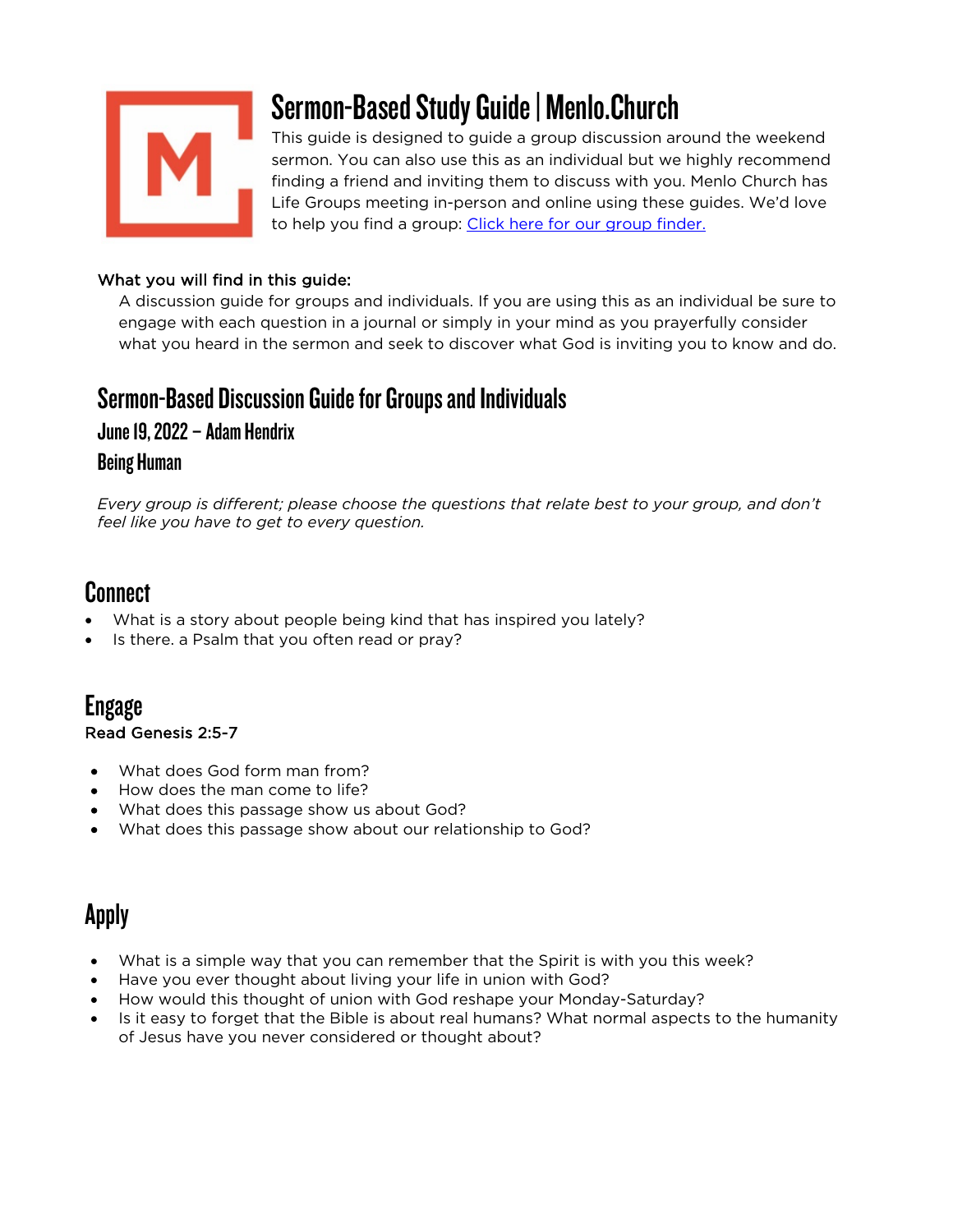## Practice for the Week

As you go about your week, consider what it was like for Jesus to do the normal activities that you do. Washing the dishes, taking a walk, eating a meal, etc. In those moments, hold the reality that Jesus lived a human life, and opened up a reality for us to live in union with God. "Each seemily mundane moment filled with deep purpose, in union with God." - Adam Hendrix

## Prayer

Read Psalm 1 aloud as a group. Consider the words of the psalm. Do as it says and meditate on the words that stand out to you. Pray about those words and remember to use the Psalm devotional through this series.

## Going Deeper

### Menlo Midweek Podcast:

Tune in every Wednesday for a conversation with the previous week's speaker. It's a deeper dive into the message and an engaging time to learn, reflect, grow—and have fun. Join us as we journey through the Unlikely Witness sermon series together! https://podcasts.apple.com/us/podcast/menlo-church-sermon-podcast/id129950807

### Menlo Book Club:

If you're not in a Life Group or your group is taking a summer break, join a 5-week Menlo Book Club. We're reading The 9 Arts of Spiritual Conversations, a great complement to the Unlikely Witness series and a fun and practical way to learn how to engage in conversations that share the hope we have in Jesus with others.

https://menlo.church/menlo-book-club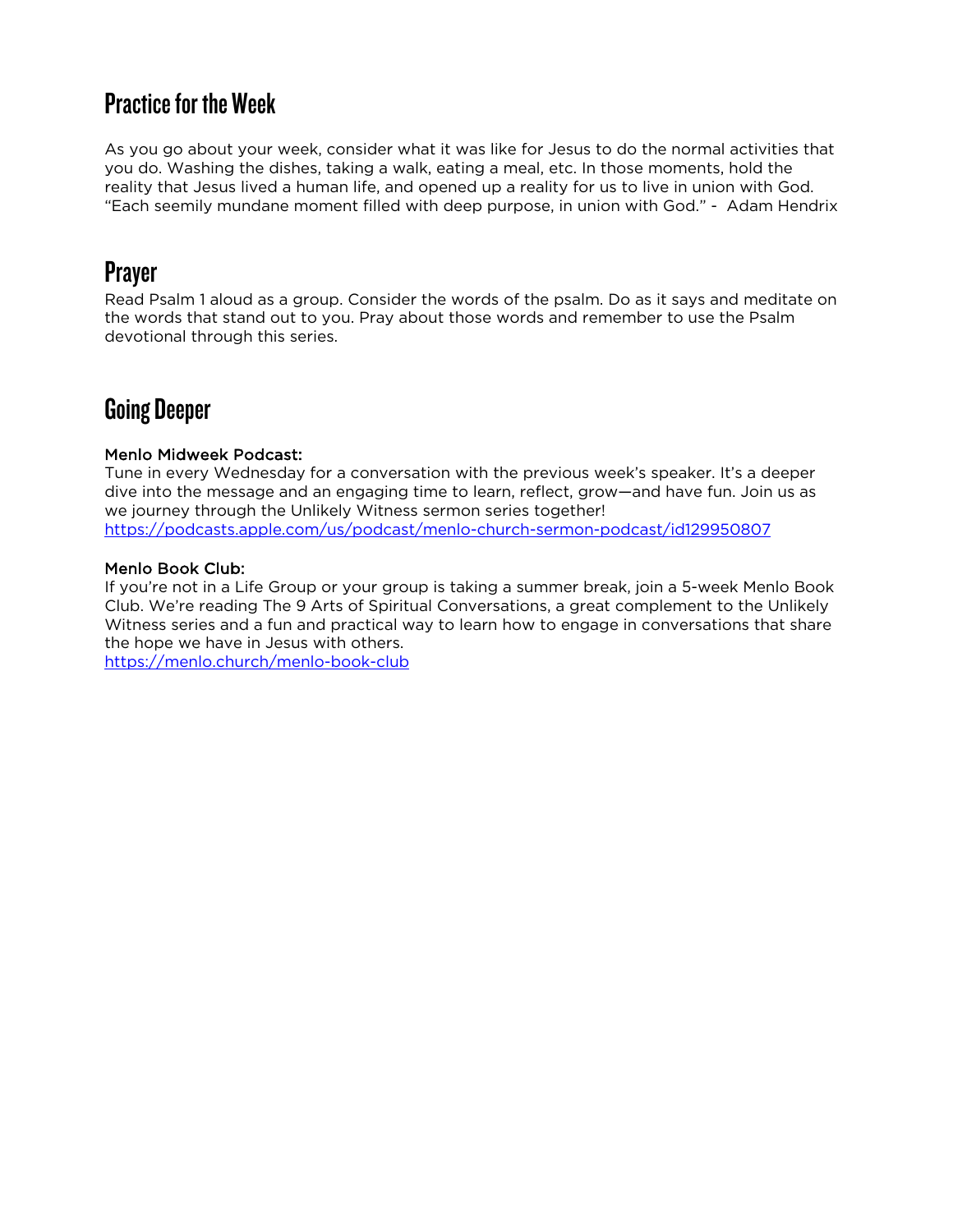# Tips for Application

Life Groups at Menlo exist to help people find and follow Jesus so that Jesus might be formed in them (Galatians 4:19). Our desire is not only to know Jesus but to also follow Jesus by imitating his way of life (1 Peter 2:21; 1 John 2:6; Colossians 3:3).

The invitation to imitate Jesus is not a striving, proving, or earning but an opportunity to become our true self. God created us in his image (Genesis 1:26-27) and this is our truest identity – to be like him, belong to him and live our life with him.

## Applying God's Truth by Using the Transforming Practices of the Way

Menlo had identified nine transforming practices we believe will help us become more like Jesus. This is not a perfect list, but it is a place to start. You can go deeper and learn more at Menlo.church/theway. When you get to the application section of your group time:

- 1. Print out the following page with a list of the practices and put it before your group.
- 2. Ask if there is a practice you can agree to do each day individually (but also collectively as a group).
- 3. Make it do-able and practical: What will this look like each day for each person?
- 4. Set up a system to check in with one another during the week. Here are some suggested options:
	- Pair up and agree to text one another each day.
	- Pair up and set a time to meet for coffee or lunch at the mid-point before your next group gathering.
	- Agree to share at your next group gathering.

## Applying God's Truth When Not Using The Way Practices

You may not always want to use The Way Practices, but you always want to apply God's truth. Here are some suggestions as you lead your group to application.

- 1. **Reiterate the Gospel.** Dallas Willard says God is opposed to earning, not effort. We do not apply the Scripture to earn God's favor but because we have been graced with God's favor (Ephesians 2:1-10; Romans 9). Because of God's favor we exert effort in partnership with God's Spirit to become more like Jesus.
- 2. **Use the Google Map Method.** Meditate on the Scripture in the context of your particular life circumstances. Zoom in and zoom out on the context of your life. Zoom in to your immediate circumstances and ask, "How does this Scripture call me to behave within my home, my family, my workplace, my neighborhood, and local context?" Then zoom out to the farthest distance and ask, "How does this Scripture call me to behave within my institutional, national, and global context?"
- 3. **Name What You Will Do.** Compose a simple statement that describes a practical action, such as "Help my roommate with her homework," or "Buy coffee for my co-worker this week," or "Pray for children in Uganda." Write it down and commit to sharing with your group how you did when you meet again.
- 4. **Pray.** In your group, pray for the person immediately after they share their application and then move to the next person. Invite God to help each person and your group.
- 5. Encourage Patience and Persistence. God is patient. Change takes time. Aristotle said, "We are what we repeatedly do." And Mark Twain commented, "Nothing so needs reforming as other people's habits."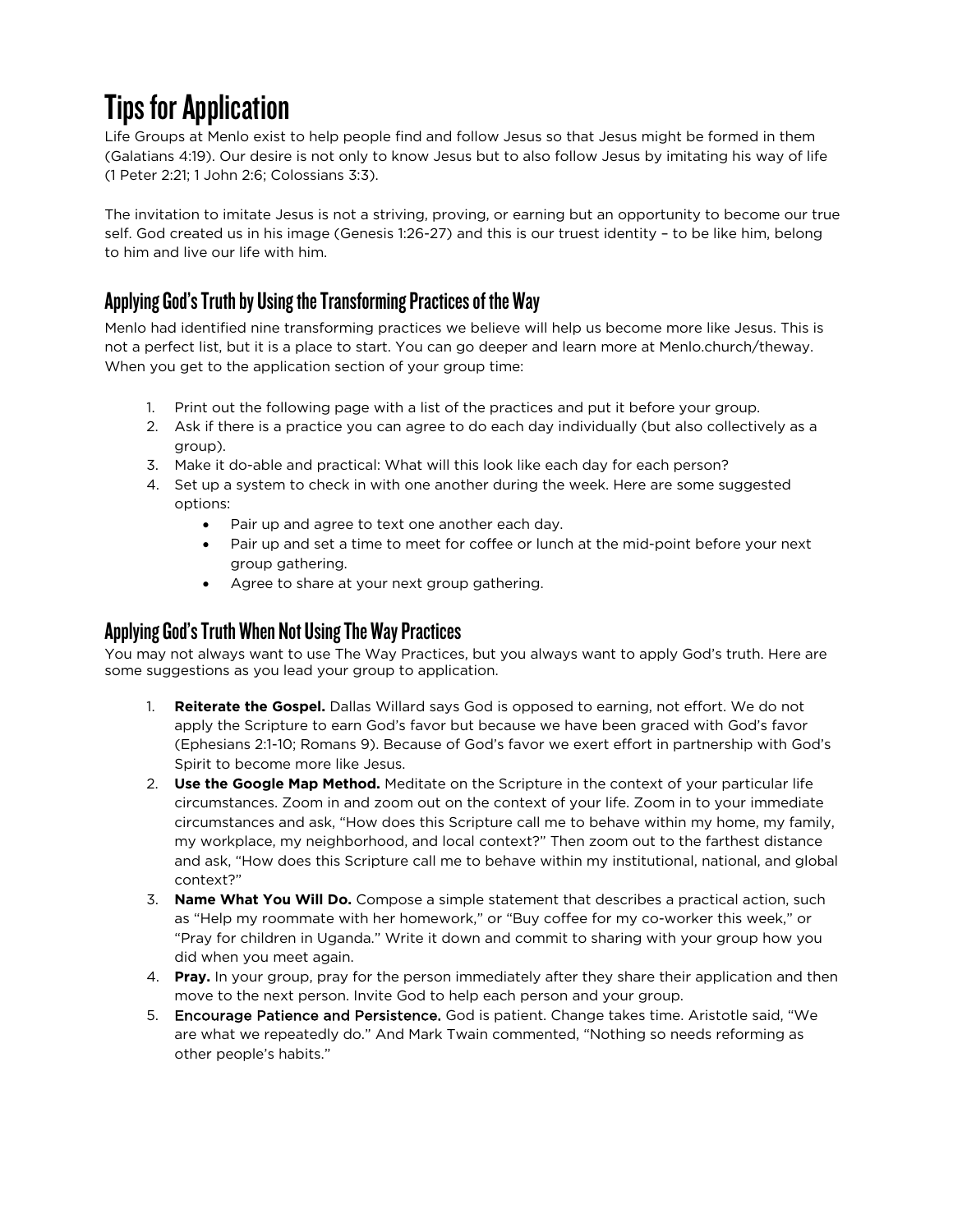# The Way Practices

### menlo.church/theway

### **Surrender**

Main Idea: "Your will be done" is the foundational and daily prayer of a disciple.

## Study

Main Idea: To have my mind renewed by being immersed in Scripture.

## Prayer

Main Idea: To improve my conscious contact with God and to live the 'with-God' life by conversing with God.

### **Community**

Main Idea: To commit to a 'shared life' through worship, learning, praying, confessing, sharing and serving with other disciples.

## Accountability

Main Idea: To enter into a relationship with those who will call me to live up to my values and commitments.

## **Confession**

Main Idea: To regularly engage in self-examination; confession to God, myself and another; and to make amends to those I've harmed

## Everyday Trials

Main Idea: To allow the challenges of everyday life (large and small) to become places where I meet God and allow him to grow my patience, strength, and joy.

## Serving

Main Idea: To serve and bless others, growing in humility without worrying about getting credit.

## Giving Back

Main Idea: To carry the Good News to others in word and deed, in response to what God has already done for me.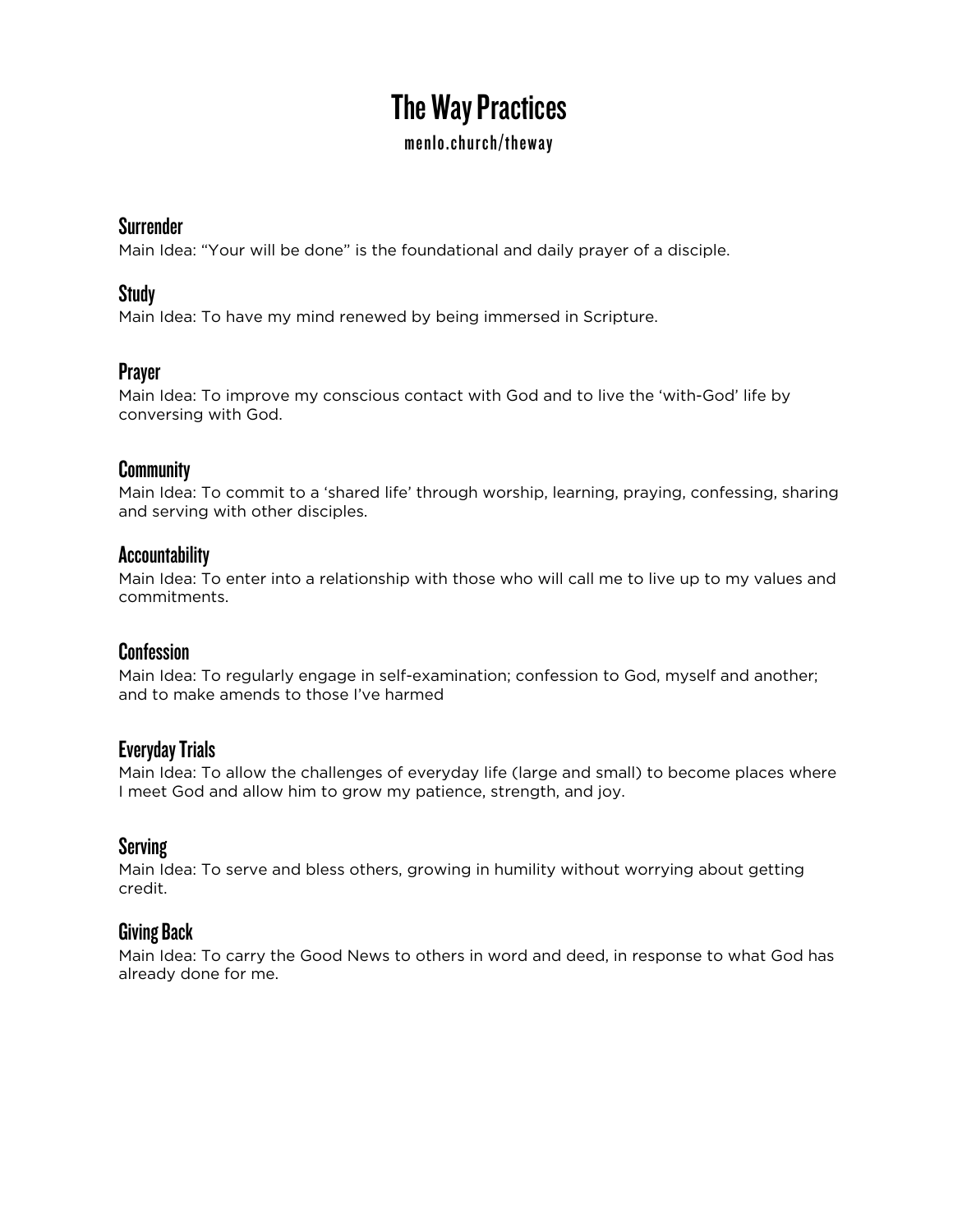# Ideas for Group Prayer

Adapted from the Navigator's Conversational Prayer Guidelines for Groups

#### **Guiding the New Believer or Non-Pray-er in your Group**

We always want to be sensitive to the person who is not comfortable praying out loud. Many of us remember that sinking feeling when we first started going to Bible Study-type groups and fearing that we would be called on to pray. Here are a few things you can do as the leader to care for those who might be uncomfortable:

- 1. Address the Situation Directly: Simply acknowledge what people are feeling and let them know that you'll never call on them to pray and you don't ever want them to feel obligated to pray out loud. But, let them know that you've felt this at some point in your journey and you hope that ultimately, they will join in.
- 2. Model Simple Prayers: Make sure that you don't set a precedent for prayers that sound like only you and the Pope could ever pray this way. Keep your prayers short and simple – avoiding pious/churchy/Thee-Thou language. Pray a simple prayer and then leave a pause so others can join in – avoid the temptation to fill the silence too quickly.
- 3. Guide the Prayer Time: Introduce how you will pray. Let the group know that you just want to go in a circle and pray a simple prayer that begins…."God thank you for……" or "Jesus I am thankful that you are……" You go first and stick to the pattern or you'll throw everyone off.

#### **The 3x5 Card**

This is a simple way to gather prayer requests and to keep these prayers before the group during the next week. It also helps members of your group connect outside of the meeting time. Pass out 3x5 cards and ask each person to write their name and phone number along with 3 prayer requests. Sometimes it is helpful to suggest that at least two requests need to do with the person (rather than a relative, etc.). Let them know that you want them to write down their phone number and not their email because you want them to talk during the week not just live out their relationship in cyber-space. If they feel comfortable encourage them to pray for one another over the phone (this helps us see that prayer does not have to happen at a prayer meeting or as a long event). Encourage them that we want to make personal connections and email often hinders this. Have them pass their card to the right or left. This should help each person connect with two people that week and to know that they are being prayed for.

#### **Prayer Requests**

Taking prayer requests is a great way to get to know one another – and to know how to pray for one another. But as a leader you will need to guide this time so that one person doesn't dominate the time. Keep requests from turning into counseling sessions. Here are some suggestions: (1) Encourage a time limit – let's each take 2-3 minutes to share what we need prayer for this week; (2) Guide the number and content of the requests – we'll each share 2 requests and let's be sure that at least one is for you personally; (3) Break into smaller groups of 2-3 so that each person can share more fully.

Remind the group that time is limited and that what is said here stays here (the Vegas rule of prayer requests). Avoid making "taking requests" your normative way of prayer. Use the other methods suggested.

#### **No Prayer Requests**

Feel free at times not to take requests. Some groups do this every week. If your group is comfortable praying out loud - just dive into prayer and let people pray to God what they would have requested to the group. Just be sure to remind your folks of the "Circle Not a Line" approach [see below].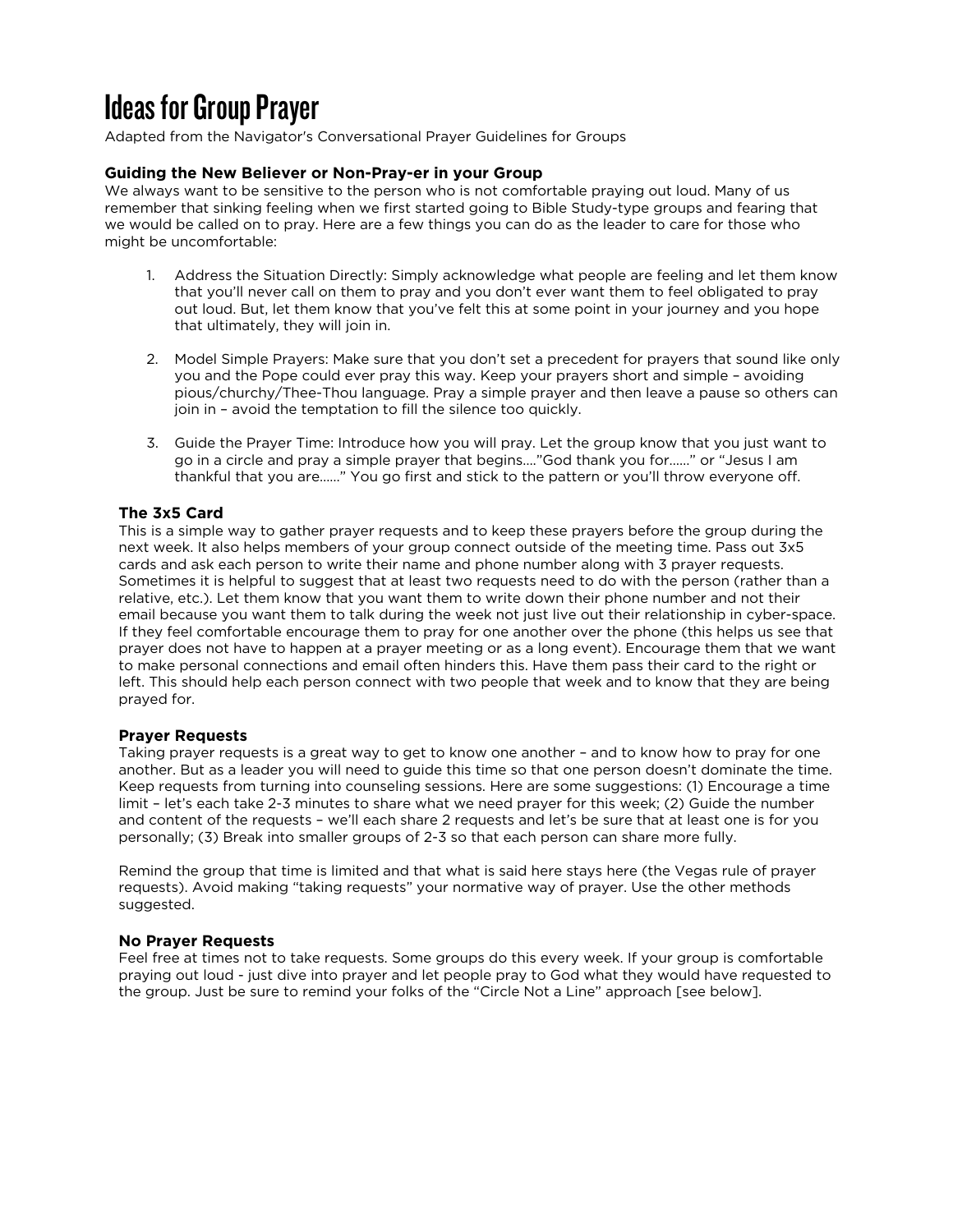#### **The Immediate Prayer**

Sometimes it's appropriate to just stop and immediately pray. Someone might share something during your discussion that prompts you to stop the group and pray. For example – he might mention that he's lost his job, or she might say that things have been difficult with one of her children. It is often appropriate to say, "Let's just take a second and pray for Jennifer about that." You might be the one to pray but if there is someone in the group who feels comfortable praying and is particularly close to the person you might ask them to pray [as a leader be sure you don't always lead out in prayer – share this with this role with others in your group].

#### **Praying as a Community: A Circle not a Line**

When a person prays for a really long time it is often hard for the rest of the group to stay engaged. As a leader you can help avoid this by suggesting that to pray in community should be viewed as being in a circle with God rather than a line.

When we view ourselves in a line, we tend to see ourselves lining up to talk to God like a kid visiting Santa. When this happens, we try to say everything we want to say in one long monologue. The line-up version of prayer causes us to pray as individuals rather than as a community. In a WBS Table we want to pray as a community.

Another helpful picture is of a gathering with friends at Starbucks. When we gather as friends for conversation, we don't launch into monologues with no regard for the others who are with us (or at least we shouldn't). Instead, we have a group conversation. We build upon and respond to what others in the group are saying. We don't have to say everything all at once because we'll get other chances to speak. This is how communal prayer can look – a

group conversation with God. We'll find ourselves saying things like: "…and just like Matt said, I ….

Always remember that prayer is a conversation. It will have pauses for listening and invitation for all to participate. As a leader you'll have to help guide this kind of communion.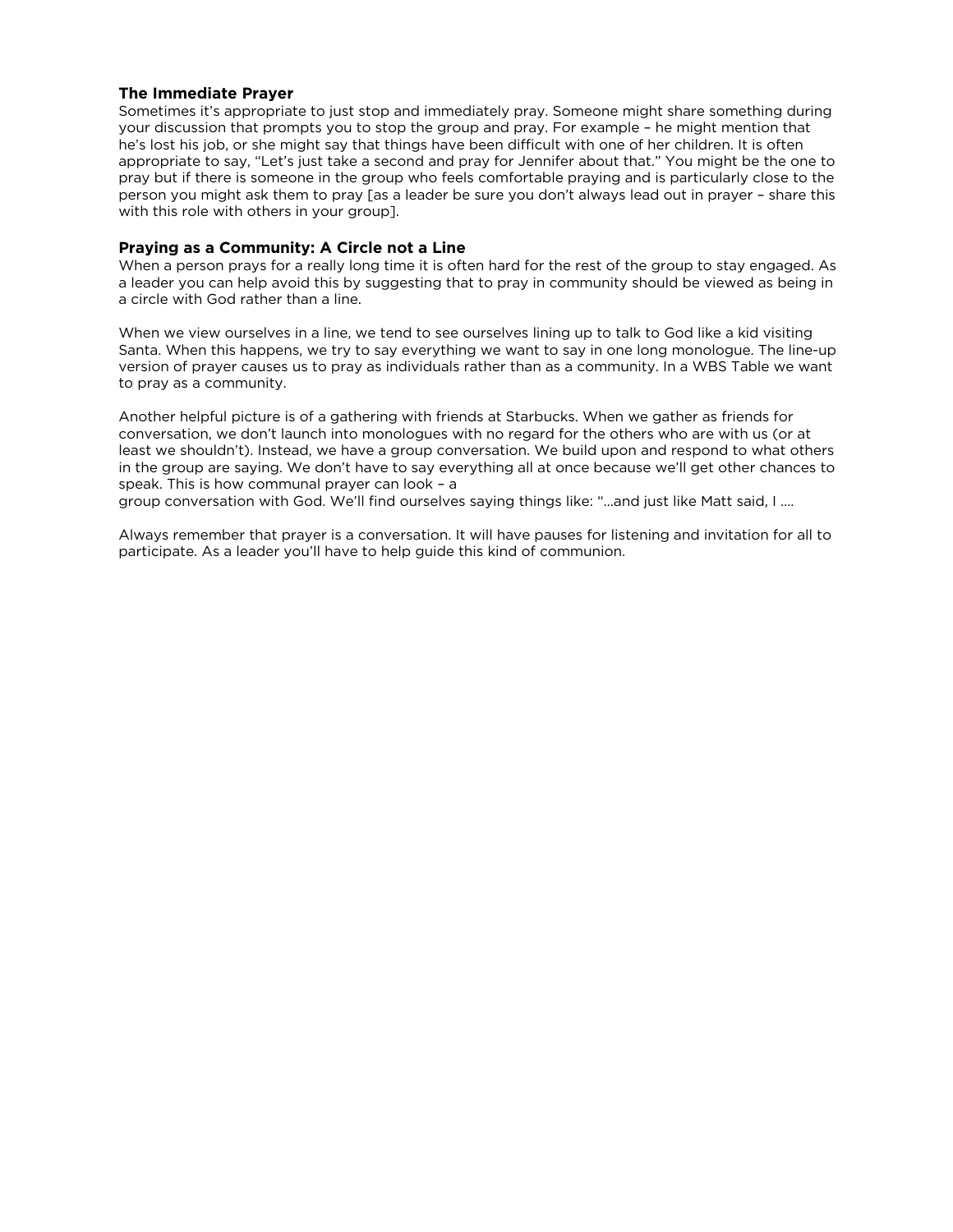# Tips for Group Leadership

## PREPARING FOR YOUR GROUP GATHERINGS

## You don't have to be the expert.

We've provided an easy-to-follow study guide with special leader tips (in blue). Please keep up with the book reading and review the discussion questions before each meeting so you're familiar with the flow of the content.

## The goal is not to get through the entire study guide each week.

Prioritize the questions for the time available. The goal is authentic conversation where each person feels heard, not getting through all the material. As you get to know the group, choose questions that are appropriate.

## The four areas of this study include:

- 1. **Connect**  to warm up the group and get to know one another more fully.
- 2. **Engage** to help the group engage with and learn from the Bible.
- 3. **Apply**  to put into practice what you're learning.
- 4. **Pray** to invite God's help and to give him thanks. Ideas for prayer are included each week.

It's easy to spend most of the discussion on the first two areas, but the secret sauce of Life Groups is the time spent on the third area – **apply***.* This is how we help one another grow in faith.

## Email Participants

- **1. When Someone Reaches Out to Join the Group**
	- Welcome the person to your group and express your excitement to get to know them.
	- Include the link to the online platform you will use.

#### **2. The Day Before Your Group Meeting**

• Send a reminder email of the time and the online platform link (do this every week).

## PRAYING FOR YOUR GROUP

It's normal to feel anxious or even inadequate about leading the group, especially if you are leading for the first time. Here are some good reminders:

## Philippians 4:6-7

Do not be anxious about anything, but in every situation, by prayer and petition, with thanksgiving, present your requests to God. And the peace of God, which transcends all understanding, will guard your hearts and your minds in Christ Jesus.

Matthew 28:19-20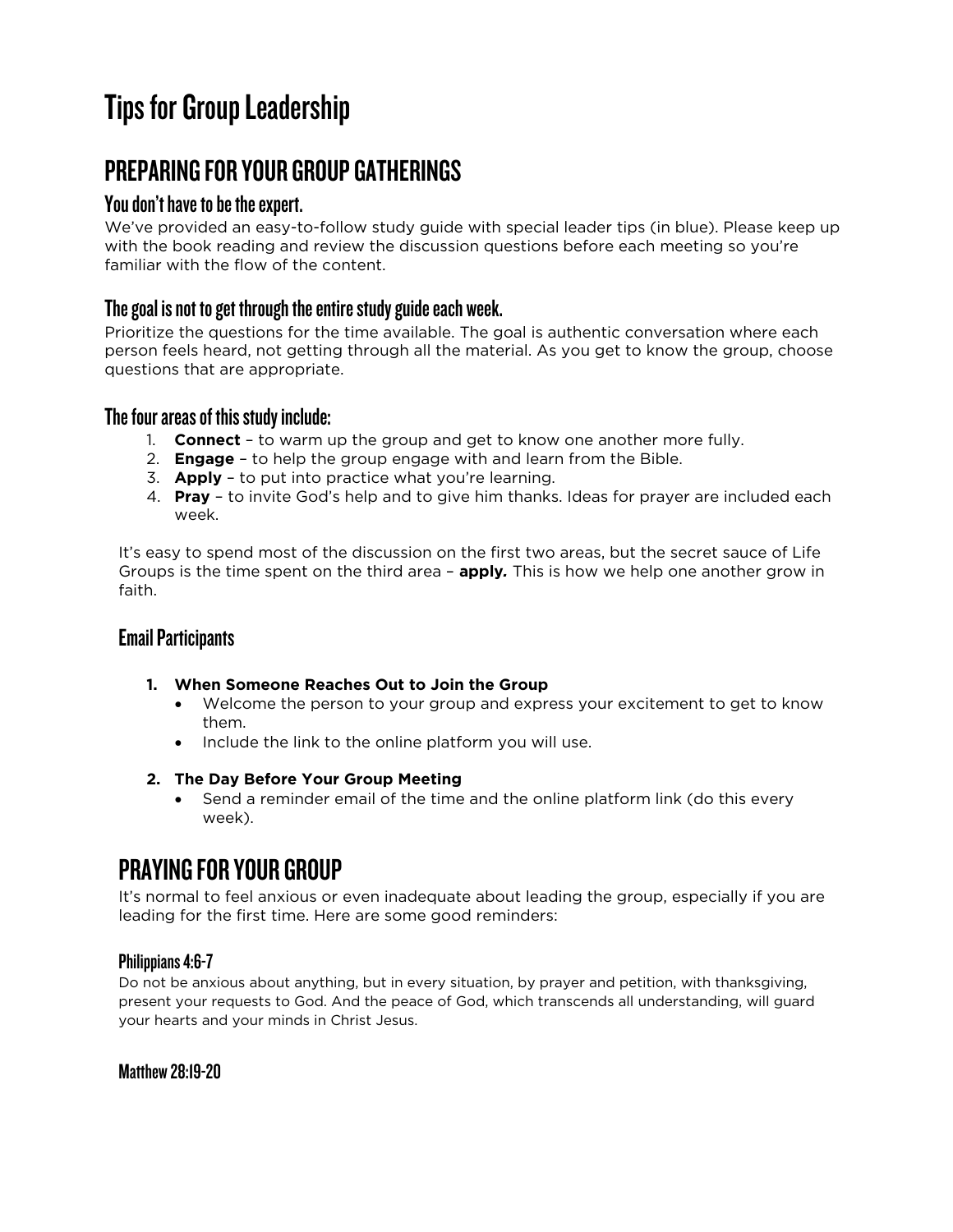19 [Jesus said:] Therefore go and make disciples of all nations, baptizing them in the name of the Father and of the Son and of the Holy Spirit, <sup>20</sup> and teaching them to obey everything I have commanded you. And surely, I am with you always, to the very end of the age."

Pray every time you feel anxious, asking God to give you his peace. Pray, thanking Jesus for always being with you.

This curriculum is designed to be easy to use, but we encourage you to **always** go into your meeting having prayed and worshiped God. Commit the meeting to God, invite his presence and watch him work.

## GUIDING THE LIFE GROUP DISCUSSION

As the leader, your role is to facilitate the discussion. You want to make sure everyone gets to contribute and that no one dominates the discussion, including yourself. If someone tends to jump in on every question, politely say something like, "Let's hear from a few of you who haven't had a chance to share". If the person continues to dominate, you may need to talk with him/her outside of the group meeting.

It may take a few moments for some group members – especially internal processors – to put their thoughts together. Don't feel the need to fill the silence. And kindly invite the nontalkers to share.

## Praying Together as a Group

Praying as a group is a powerful practice we see modeled by the early church in Acts. We've provided prayer ideas each week to help you keep prayers brief and on topic.

#### **We encourage the following:**

- First, make sure people feel comfortable praying out loud. It's okay if they don't. You might say, "I'd love for us to pray together as a group but I know that can be intimidating and I don't want anyone to feel pressure. If you aren't comfortable praying out loud just let your prayer group know. If no one is comfortable, no big deal, you can set a minute for silent prayer.
- If you have people who are not comfortable praying out loud, try this week 3: Invite everyone to pray a simple pray such as, "God I thank you for \_\_\_\_\_\_\_\_\_\_\_\_\_\_\_." You start and do NOT to pray a simple pray such as, "God I thank you for pray anything more than this sentence prayer. You set the tone.
- Break out into groups of 3 or 4 maximum\*
- Think of creative ways to change things up (i.e. when online, use the chat feature to submit prayer requests to minimize time\*, etc.). See Ideas for Prayer.
- Don't force people to pray, as many people aren't comfortable praying out loud.
- Limit prayer requests to what is personally affecting the group member

### Sharing Leadership

We work better together! You shouldn't lead the group alone. Delegate as much as you can, including things like leading the discussion, video chat host\*, tech host\*, organizer, etc.

As group members become more involved in leadership, they will feel a stronger sense of ownership in the group and commitment will increase. The group will go from being "your group" to "our group".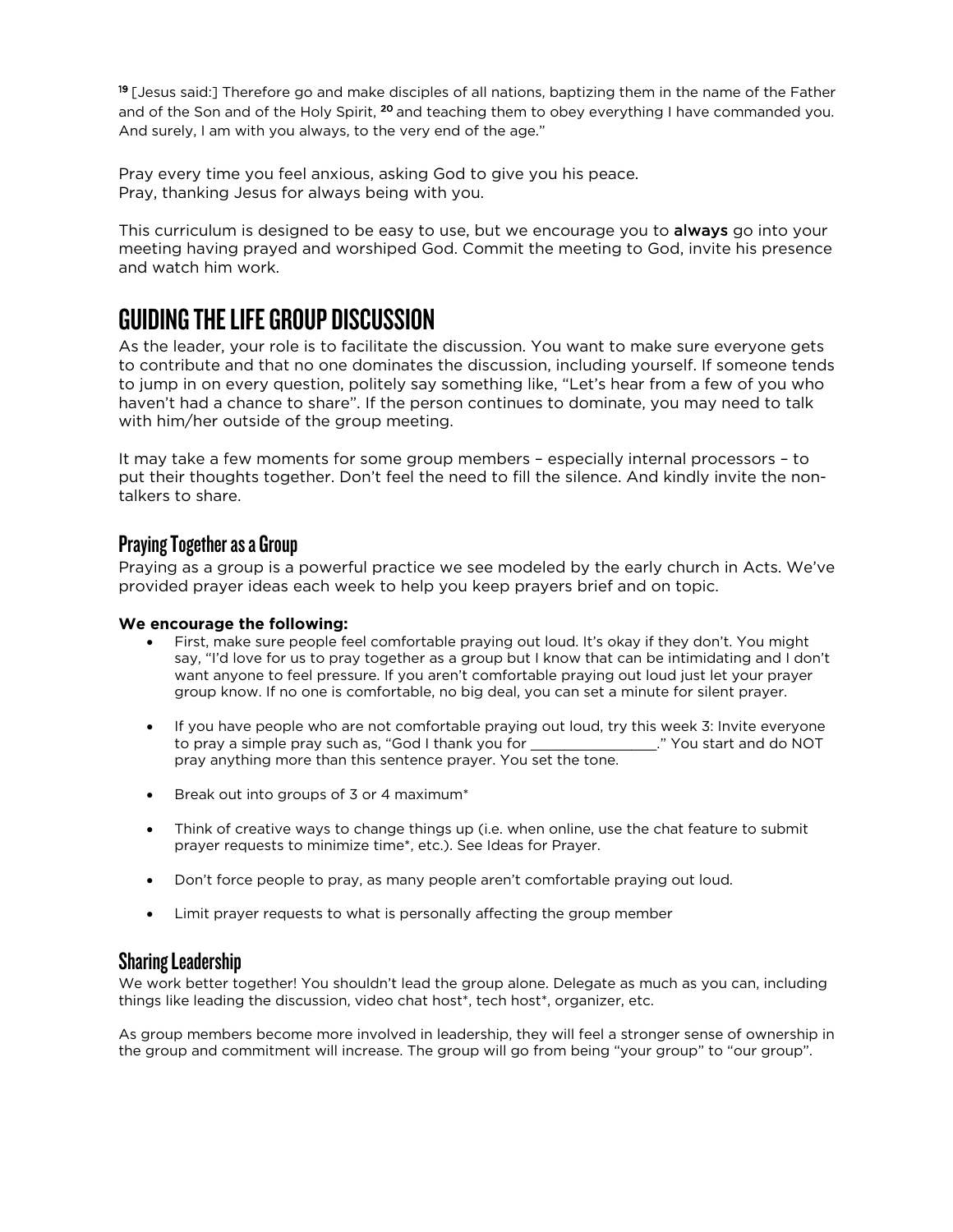# Tips for Leading a Group Online

If you haven't decided on a virtual platform, please contact your Groups Director. Though it takes some adjustments, virtual technology has opened opportunities for groups to authentically share life, encourage one another, study together and go beyond geographical boundaries.

Virtual meetings add a different layer of complexity, so we have included this section with best practices and a sample format and agenda. Use this as a reference and to help prepare for your first meeting.

## Best Practices for Video Calling and Online Etiquette

- 1. **Before the Meeting:** Have participants download and get familiar with the software you will use. Send then links for online tutorials on YouTube or any other helps.
- 2. **At the First Meeting:** Briefly review etiquette at the beginning of your first few meetings.
	- o Mute when not talking.
	- o Be aware of your background will people be walking behind you?
	- o If you are eating or walking around, turn off video.
- 3. **Assign a co-host:** Someone who can help with tech issues, breakout rooms, and monitor the chat.
- 4. **Breakout Rooms:** Use breakout rooms for groups of more than 6 people (see leader notes in your leader participant guide for timing).

#### **5. Be Aware of How You Look on Camera:**

- o Make sure your face has sufficient lighting. In general, lighting works best in front of your face, not behind. Brighter light is preferred to yellow/warm light.
- o Make sure your face is centered in the video camera. It's best to position the camera to eye level or slightly above.
- o Speaking tip: When talking, look directly into the camera. When not talking, look at the computer screen to watch others.

#### **6. Select the Quietest Location You Can Find:**

- o Turn off anything making noise in the background (TV, radio, appliances).
- o Put pets in a different room or have them in a place where they will be most quiet.
- o Have a plan for childcare so as to minimize interruptions or meet after bedtime!

#### **7. Mute Your Computer Unless You're the Person Talking:**

- o Whichever platform you're using, know how to turn off and on your mute button.
- o If everyone's microphone is turned on at the same time, the sound quality can be an issue and it can be hard to hear the person who is talking.
- o If you are muted, make sure to nod your head and listen well so people can recognize you are following them. Find creative ways to practice non-verbal communication.
- o Recognize that the moderator can mute individual participants if needed.

#### **5. Be Both Positive and Assertive as the Leader:**

- o Your demeanor will set the stage for the attitude of everyone else in the group.
- o The leader of the group needs to be welcoming and in charge. Make sure you jump on a few minutes early to welcome everyone (15 minutes to check tech and get chatter out of the way is great).
- o Redirect the conversation or mute participants as necessary. This may feel rude, but it is sometimes necessary to manage a good online experience.
- o As a rule of thumb, the leader should talk 20% of the time and listen 80% of the time.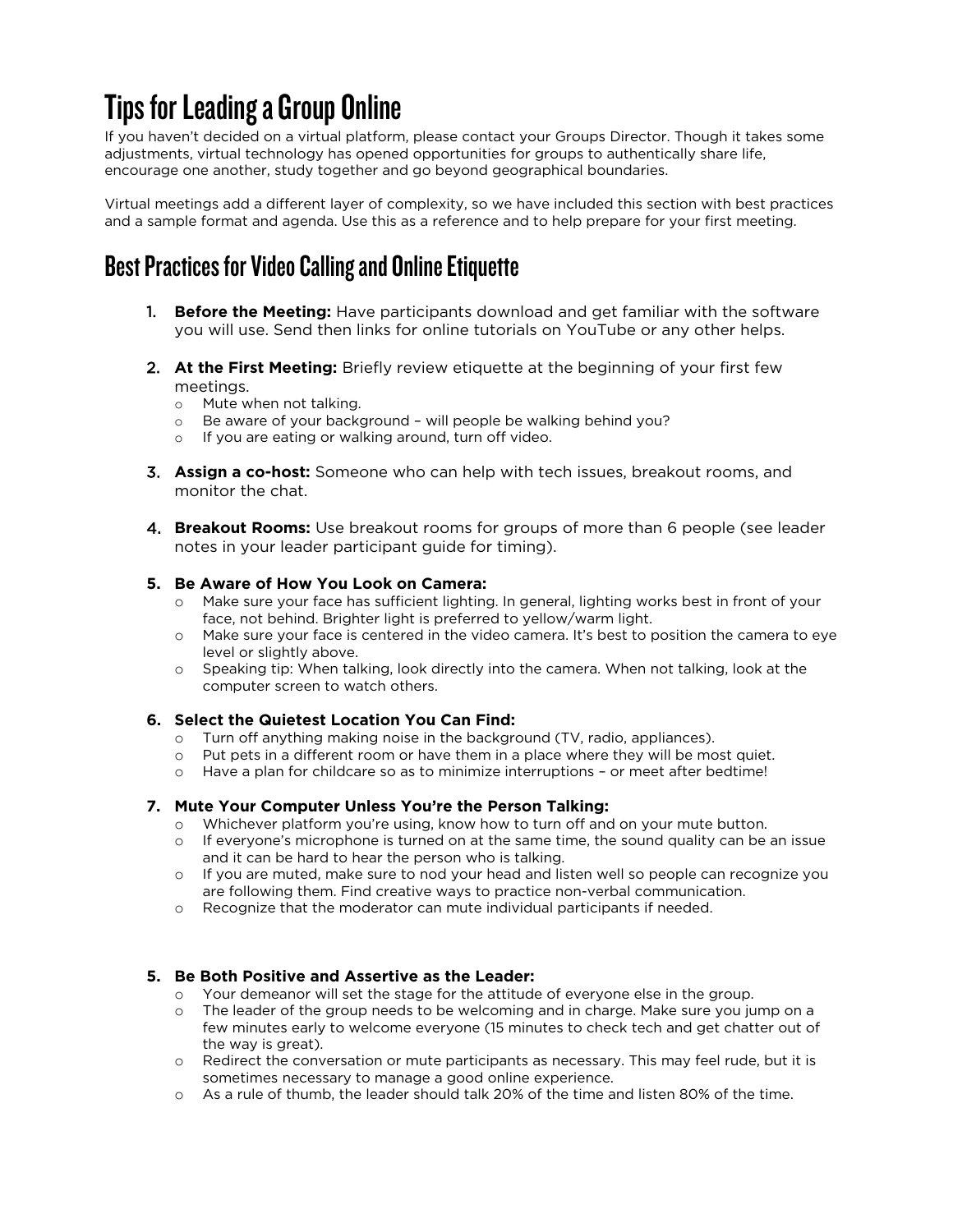#### **6. Create a Plan for Participants to Indicate that They'd Like to Talk:**

- You may try things like raising a hand, answering in a specific order, or another signal.
- o Since participants will often be muted, having a plan will help you know when to mute and unmute.

#### **7. Encourage Group Participants to Give Their Full Attention (i.e. don't multitask):**

o When participants are not giving their full attention, it can be a big distraction with an online group.

#### **8. Have a Plan to Stay in Touch Outside of Your Scheduled Gathering:**

- o Leverage resources and platforms like calling, texting, emailing, GroupMe, Facebook Groups and Messenger, WhatsApp, etc. as a place to stay connected and keep the conversation going throughout the week.
- o Assign group members to follow up with one another and engage in prayer requests.

## Suggested Online Group Schedule and Format

#### 1.Practice Session/First Meeting (30-45 minutes)

- o It can be helpful to have a 30-45-minute practice session together or take the first half of your first online group to get everyone acquainted with how an online format will work.
- o Review the best practices/online etiquette (listed above). You may want to review these practices the first several meetings until they become more natural to people.
- o Help people learn how to use the technology and answer any questions.
- o Introduce yourself, share your name, and share how you got connected with Menlo Church and this online group.
- o End your group time by sharing prayer requests; have one person pray.

### 2. Typical Meeting (60-90 minutes)

- **1. Moderator/Host Welcomes Everyone to the Online Group (5-10 minutes)**
	- o Buffer time is important, as people tend to arrive late online (as with in-person groups).
	- o Allow for people, if necessary, to adjust their lighting, camera, and microphone settings.

#### **2. Warm Up/Connection Time (10-20 minutes)**

o This is where you'll ask a Connect question. The key here is to get everyone talking. This also allows the group members to get comfortable learning how to mute/unmute themselves when talking and listening.

#### **3. Discussion Time (30-40 minutes)**

- o Discuss the corresponding questions<br>
o Remember that the objective of arou
- Remember that the objective of group isn't to get through all the questions rather it's to hear from everyone in the group.
- o Listen well and ask great follow up questions. Let the conversation flow among your group members and redirect/keep-on-track as needed.

#### **5. Take Prayer Requests and Close in Prayer (15-20 minutes)**

- o Break out into smaller groups.
- o Have a designated person write down/record these prayer requests.
- o Have one person pray for the group, or assign prayer requests to different people with the contingency that someone can "pass" (not everyone is comfortable praying out loud, and virtual prayer adds another layer of complexity)

## BEFORE YOUR FIRST MEETING AS A LEADER

- o Reach out to all your group members send them a reminder of the time and online link.
- o Get familiar with your participants guide that includes Leader Notes in blue. It starts on the next page. It would be wise to be uber-familiar with week one – but scan the upcoming weeks so you are prepared for where you are headed.
- o Add your own notes to the participants guide so you are prepared to lead.